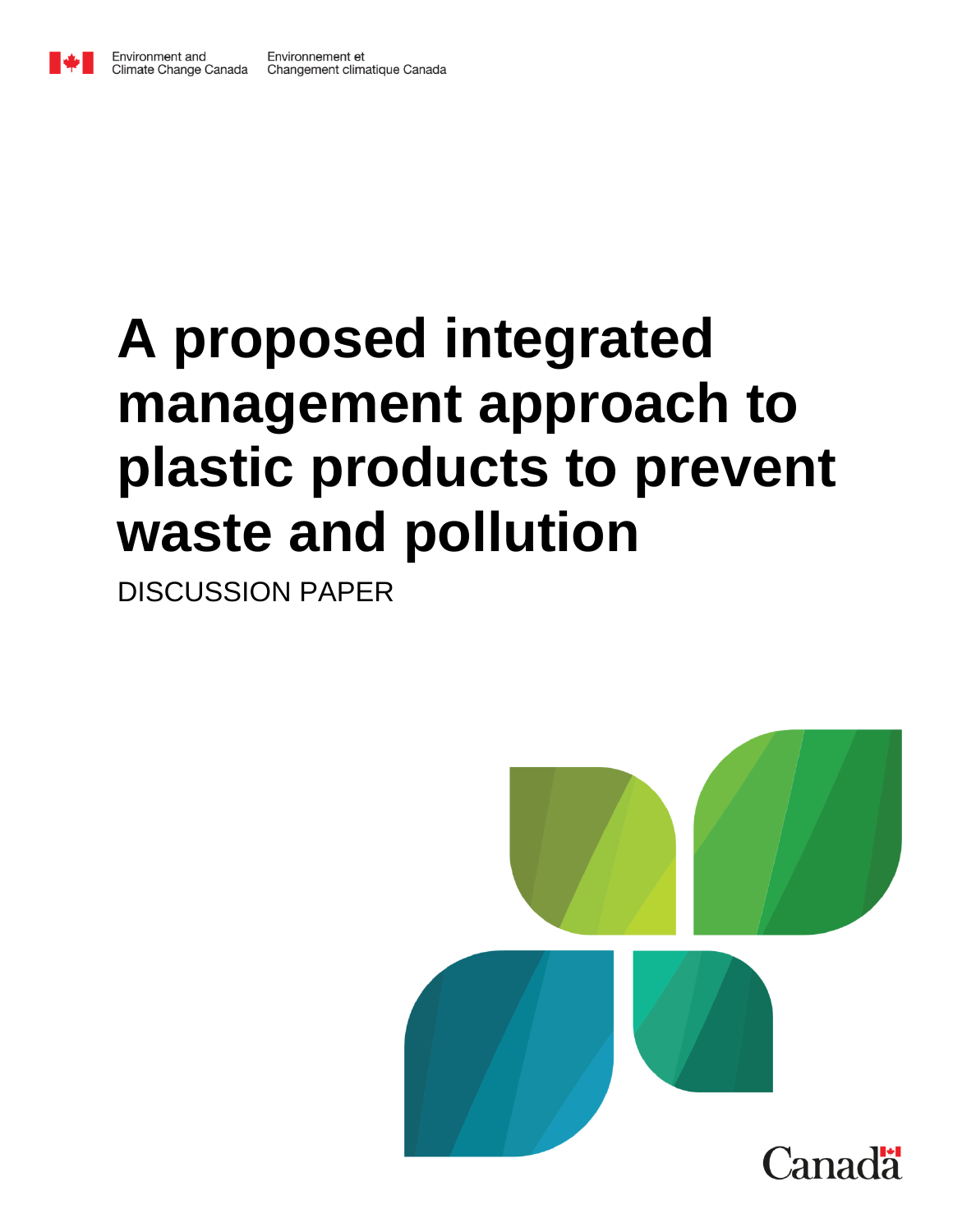Unless otherwise specified, you may not reproduce materials in this publication, in whole or in part, for the purposes of commercial redistribution without prior written permission from Environment and Climate Change Canada's copyright administrator. To obtain permission to reproduce Government of Canada materials for commercial purposes, apply for Crown Copyright Clearance by contacting:

Environment and Climate Change Canada Public Inquiries Centre 12<sup>th</sup> Floor, Fontaine Building 200 Sacré-Coeur Boulevard Gatineau QC K1A 0H3 Telephone: 819-938-3860 Toll Free: 1-800-668-6767 (in Canada only) Email: [ec.enviroinfo.ec@canada.ca](mailto:ec.enviroinfo.ec@canada.ca)

Photos: © Environment and Climate Change Canada

© Her Majesty the Queen in Right of Canada, represented by the Minister of Environment and Climate Change, 2019

Aussi disponible en français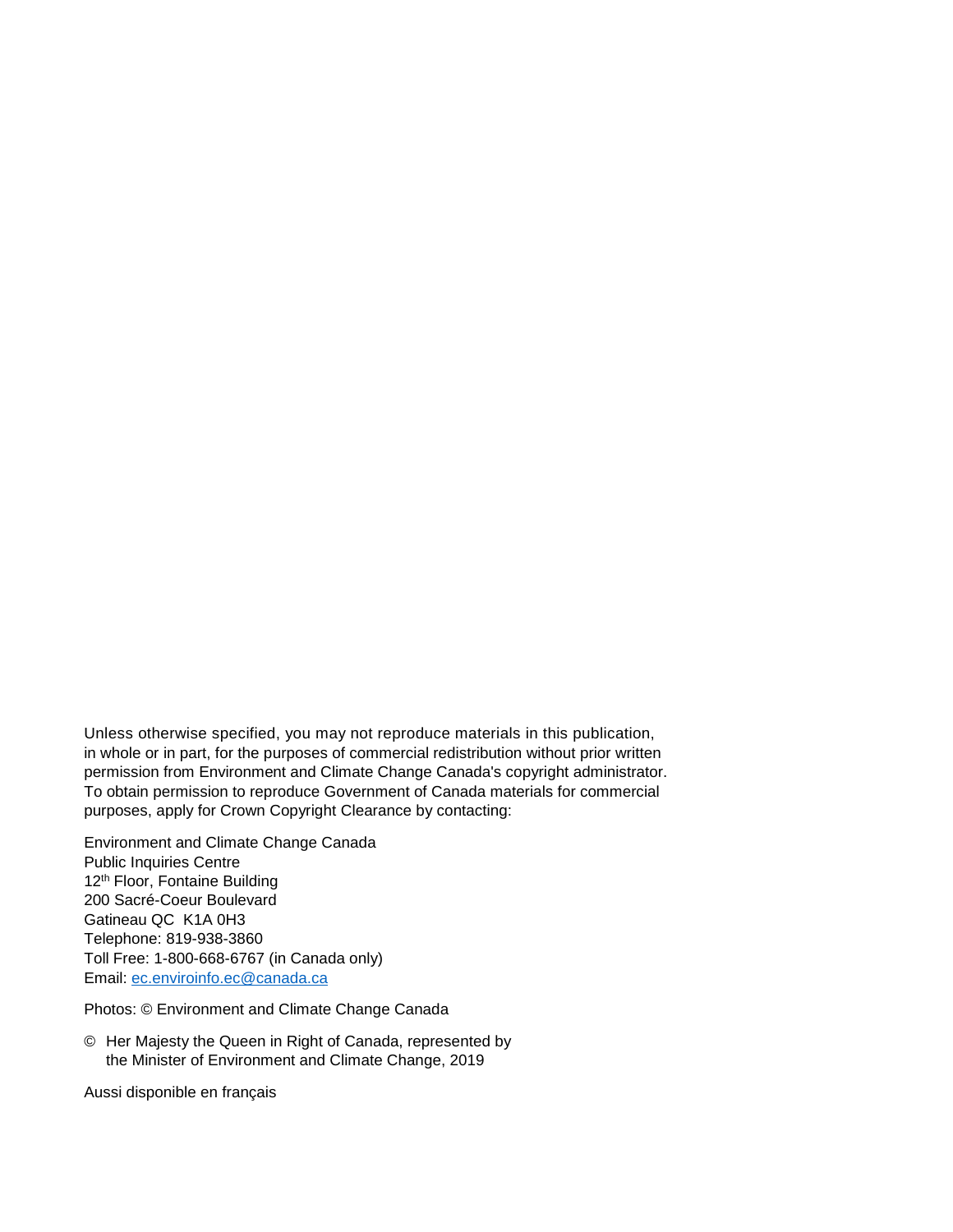## **Table of Contents**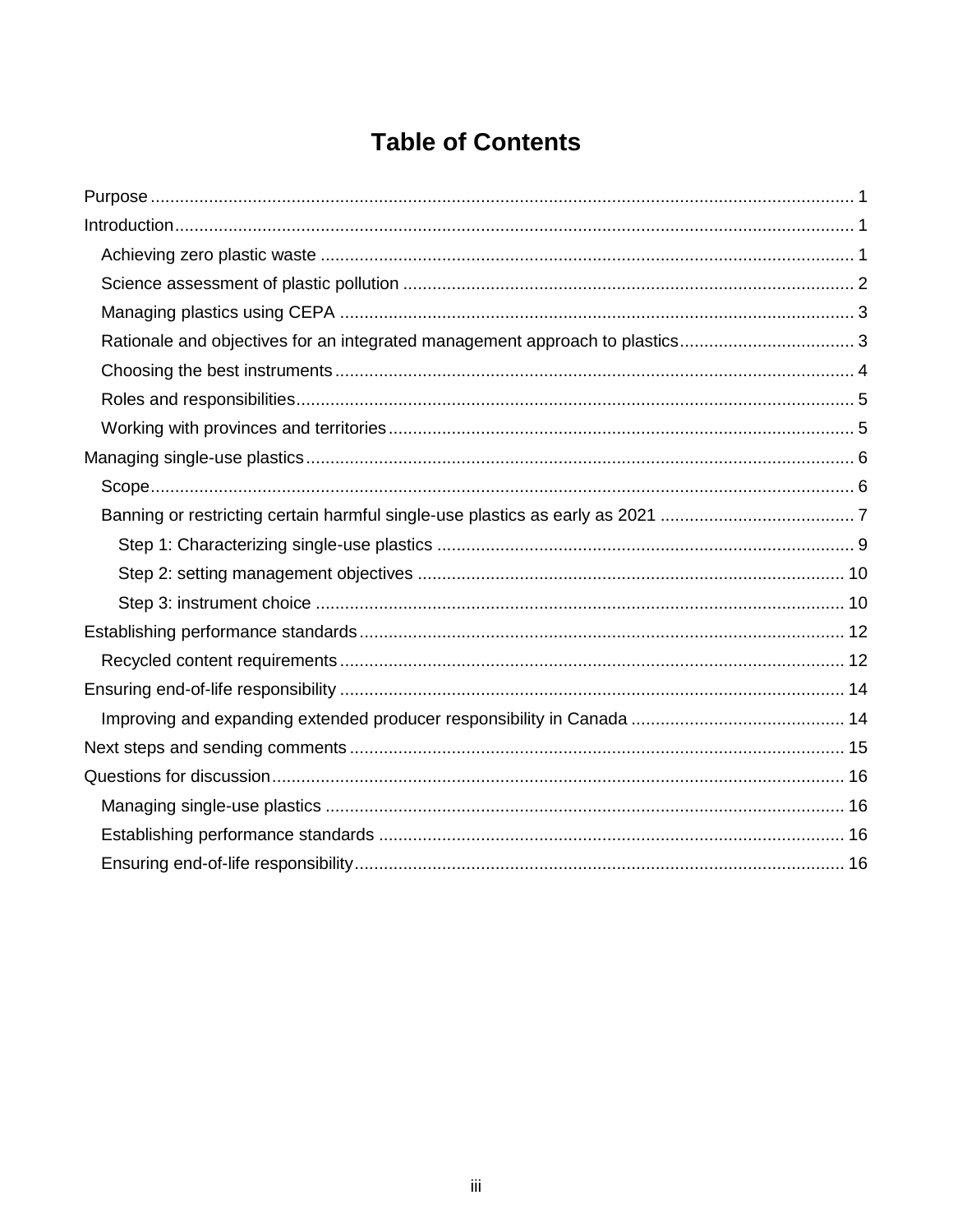## <span id="page-3-0"></span>**Purpose**

The Government of Canada is taking steps toward eliminating plastic pollution in Canada, including potentially banning or restricting certain harmful single-use plastic products, where warranted and supported by science. This discussion paper is seeking input on a proposed integrated management approach to plastics to take a number of actions, including regulations which would be developed under the provisions of the *Canadian Environmental Protection Act, 1999* (CEPA).

## <span id="page-3-1"></span>**Introduction**

Plastic plays an important part in the lives of Canadians and in the Canadian economy, including in helping Canadians protect themselves from the spread of COVID-19. Plastic is low-cost, durable, and useful in a wide range of applications, including packaging, clothing, medical and personal protective equipment (PPE) and construction materials. However, the way plastic waste is managed in Canada is an issue of growing concern. According to a recent study conducted by Deloitte,<sup>1</sup> over 3 million tonnes of plastics were discarded as waste in Canada in 2016, and only 9% was recycled. Plastic waste burdens our economy, representing a \$7.8B lost opportunity. When leaked into the natural environment, plastic threatens the health of our wildlife, ecosystems, rivers, lakes and oceans. In 2016, 29,000 tonnes of plastic waste entered the Canadian environment as pollution.

### <span id="page-3-2"></span>**Achieving zero plastic waste**

Action is needed to eliminate plastic pollution at its source by reducing the amount of plastic waste that ends up in landfills or the environment. This can be achieved through greater prevention, collection, innovation and value recovery of plastic waste and transitioning to a more circular economy for plastics. The development and scaling up of new forms of plastic and new technologies provides opportunities to incentivize and support improved recovery of resources from products and packaging at the end of their useful life. Retaining materials and products in a circular economy not only reduces greenhouse gases emissions and pressure on the environment, but also has significant economic benefits. The transition to a more circular economy would save costs, increase competitiveness, stimulate innovation, support prosperity by creating new jobs and reduce the amount of plastic entering the environment.

Under Canada's G7 presidency in 2018, the Government of Canada championed the development of the Ocean Plastics Charter, $2$  which commits to a more resource-efficient and lifecycle approach to plastics stewardship, on land and at sea. The Charter establishes targets to improve management of plastics, including:

 working with industry towards 100% reusable, recyclable, or, where viable alternatives do not exist, recoverable, plastics by 2030;

<sup>&</sup>lt;sup>1</sup> Economic Study of the Canadian Plastic Industry, Markets and Waste (2019), available at: [http://publications.gc.ca/collections/collection\\_2019/eccc/En4-366-1-2019-eng.pdf](http://publications.gc.ca/collections/collection_2019/eccc/En4-366-1-2019-eng.pdf)

<sup>2</sup> Available at: [https://www.canada.ca/en/environment-climate-change/services/managing-reducing](https://www.canada.ca/en/environment-climate-change/services/managing-reducing-waste/international-commitments/ocean-plastics-charter.html)[waste/international-commitments/ocean-plastics-charter.html.](https://www.canada.ca/en/environment-climate-change/services/managing-reducing-waste/international-commitments/ocean-plastics-charter.html)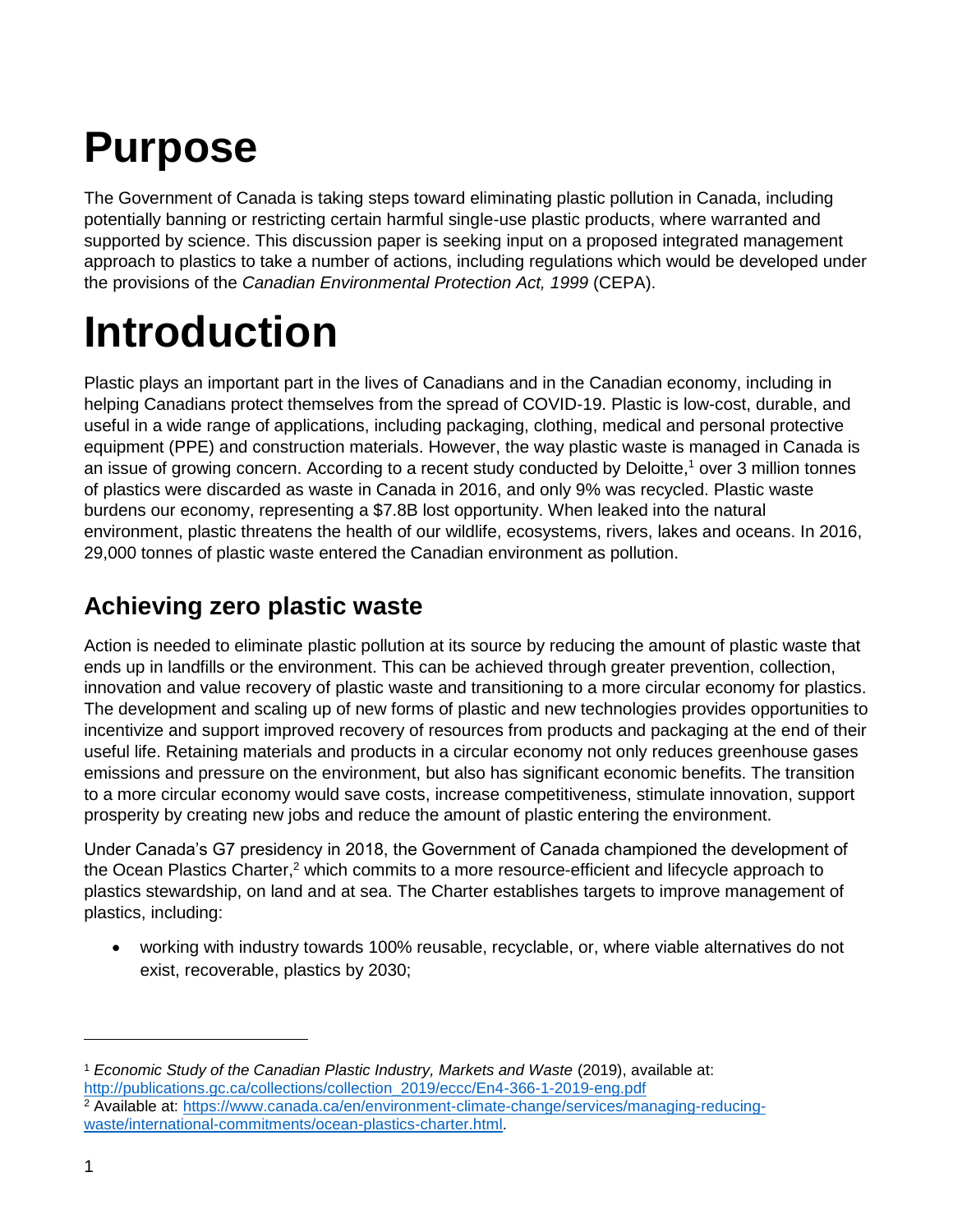- working with industry towards increasing recycled content by at least 50% in plastic products where applicable by 2030;
- working with industry and other levels of government, to reuse and/or recycle at least 55% of plastic packaging by 2030 and recover 100% of all plastics by 2040; and
- working with industry towards reducing the use of microbeads in personal care products, and addressing other sources of microplastics.

In November 2018, through the Canadian Council of Ministers of the Environment (CCME), the federal, provincial and territorial governments approved in principle a Canada-wide Strategy on Zero Plastic Waste.<sup>3</sup> Building on the Ocean Plastics Charter, the strategy takes a circular economy approach to plastics and provides a framework for action in Canada. Federal, provincial and territorial governments are collaborating on implementing the Strategy via an Action Plan<sup>4</sup> by developing, among other things:

- guidance to facilitate consistent extended producer responsibility policies for plastics;
- national performance requirements and standards for plastics, including targets and timelines for increasing recycled content; and
- assessing infrastructure needs for improved plastic lifecycle management.

## <span id="page-4-0"></span>**Science assessment of plastic pollution**

In October 2020, the Government of Canada released a Science Assessment of Plastic Pollution.<sup>5</sup> The Science Assessment presents a thorough scientific review of the occurrence and potential impacts of plastic pollution on human health and the environment. Information included in this assessment indicates that:

- plastic pollution, in both macroplastic and microplastic form, is everywhere in the environment;
- macroplastics have been shown to cause physical harm to individual animals and to have the potential to negatively affect the habitat of animals;
- exposure to macroplastics is not expected to be of concern for human health;
- the evidence is less clear and requires more research for potential effects of microplastics on individual animals and the environment; there is also limited information about the potential human health effects of microplastics, and while a concern for human health has not been identified at this time, further research is needed in this area; and
- there are a multitude of sources that contribute to plastic pollution

The Science Assessment recommends pursuing actions to reduce macroplastics and microplastics that end up in the environment, in accordance with the precautionary principle, which states that "where there are threats of serious or irreversible damage, lack of full scientific certainty shall not be used as a reason for postponing cost-effective measures to prevent environmental degradation".<sup>6</sup>

4 *Ibid*.

<sup>3</sup> Available at: [https://www.ccme.ca/en/resources/waste/waste/plastic-waste.html.](https://www.ccme.ca/en/resources/waste/waste/plastic-waste.html)

<sup>5</sup> Available at: [https://www.canada.ca/en/environment-climate-change/services/evaluating-existing-](https://www.canada.ca/en/environment-climate-change/services/evaluating-existing-substances/science-assessment-plastic-pollution.html)

[substances/science-assessment-plastic-pollution.html](https://www.canada.ca/en/environment-climate-change/services/evaluating-existing-substances/science-assessment-plastic-pollution.html)

<sup>&</sup>lt;sup>6</sup> Canadian Environmental Protection Act, 1999, SC 1999, c 33, preamble.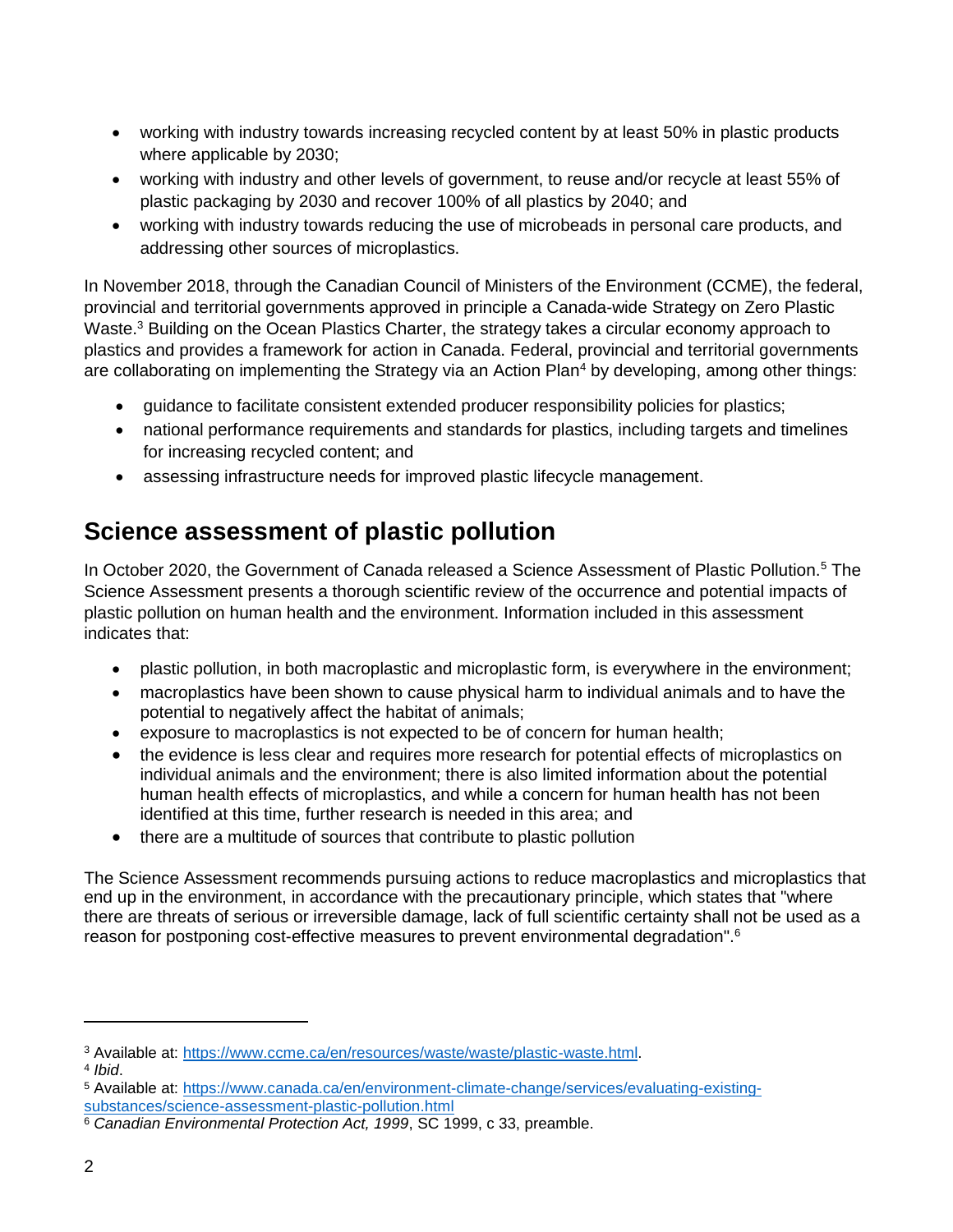## <span id="page-5-0"></span>**Managing plastics using CEPA**

In order to take action as recommended in the Science Assessment, the Government of Canada has proposed using enabling authorities under CEPA to regulate certain plastic manufactured items<sup>7</sup>. This will allow the Government to enact regulations that target sources of plastic pollution and change behaviour at key stages in the lifecycle of plastic products, such as design, manufacture, use, disposal and recovery in order to reduce pollution and create the conditions for achieving a circular plastics economy.

## <span id="page-5-1"></span>**Rationale and objectives for an integrated management approach to plastics**

Currently, Canada's large, complex and important plastics economy is mostly linear, which results in a significant amount of plastics waste being landfilled or released into the environment. The report prepared by Deloitte estimates that in 2016, 86% of plastic waste ended up in landfills, while 1% or 29,000 tonnes entered the environment as pollution.<sup>8</sup> Actions across the value chain or that promote innovation most likely will result in the systemic changes necessary to achieve zero plastic waste and eliminate plastic pollution.

While various governments, industry, scientists, civil society groups and others are working hard to move towards a circular plastics economy, a number of key challenges stand in the way. These include:

- **•** primary and secondary plastics compete: competition is difficult for the recycling industry because of inconsistent feedstock composition and a more labour-intensive cost structure compared to primary resin production which can take advantage of economies of scale;
- **weak end-markets for recycled plastics**: in some cases, recycled resins are a cheaper alternative for product manufacturers, for example for use in less demanding applications, but overall the inconsistent supply of quality feedstock at a competitive price undermines the establishment of viable and lasting end-markets;
- **collection rates are low**: only 25% of plastics are collected and sent to a sorting facility (e.g., through curbside collection, recycling depots, or deposit-refund systems), $9$  and only a fraction of collected plastics is recycled because of contamination, infrastructure deficiencies, and lack of markets;
- **insufficient recovery options**: current near absence of high volume recovery options, losses from existing processes, and competition from low cost disposal alternatives, such as landfills, point to the need for investments in innovation and infrastructure, in particular to commercialize and scale up new technologies; and
- **cost of plastic pollution is shouldered by individuals and communities**: the responsibility for preventing and managing land-based sources of plastic pollution, such as urban and

 $\overline{a}$ 

<sup>7</sup> Available at: [LINK]

<sup>8</sup> *Supra* note 1.

<sup>9</sup> *Ibid*.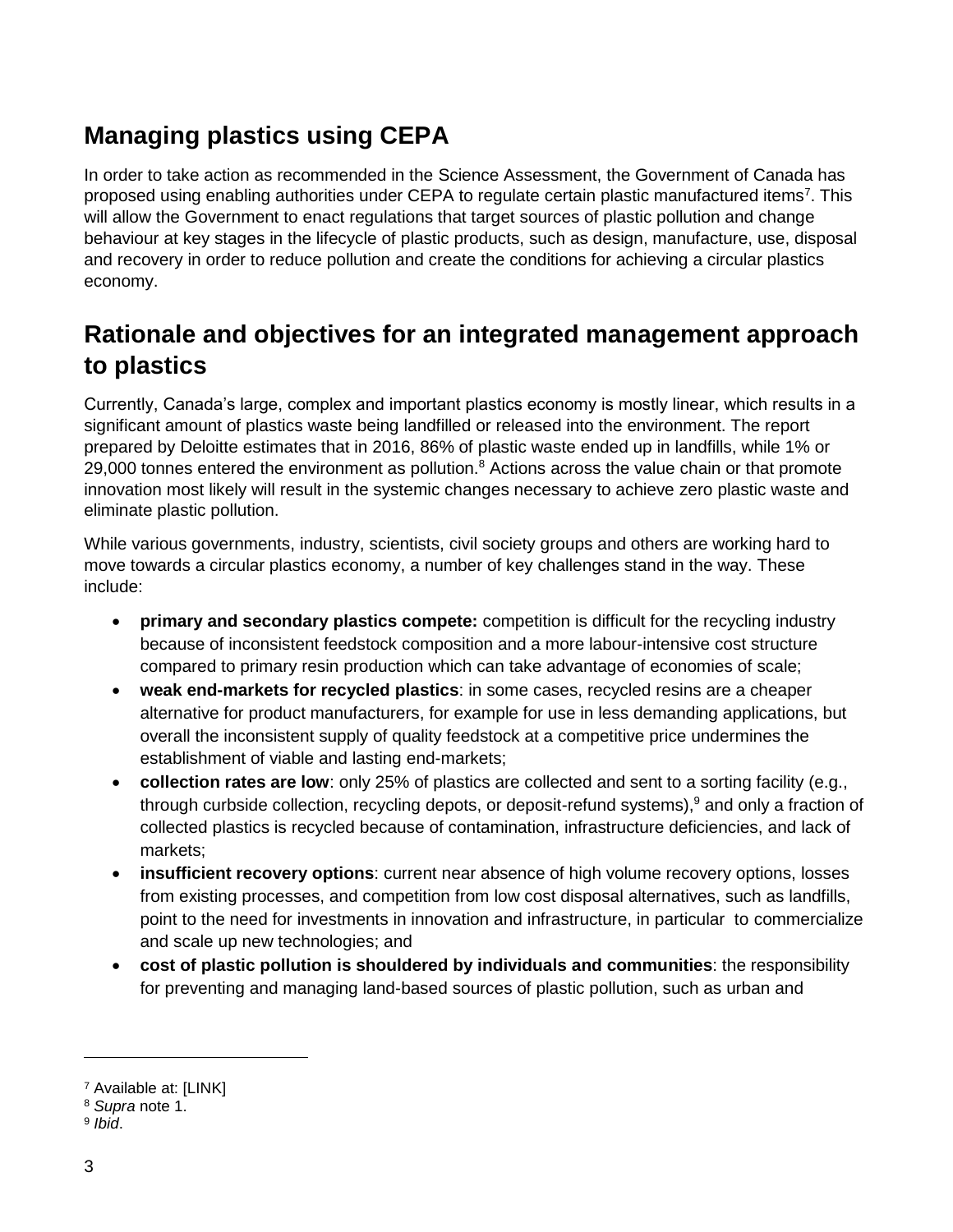roadside litter, is largely shouldered by municipalities, civil society organizations and volunteers, at great cost.

No one measure can overcome these challenges. As part of its comprehensive agenda, the Government of Canada is developing an integrated management approach to plastics, which over time would seek to achieve the following objectives:

- **eliminate certain sources of plastic pollution**: reduce environmental harm caused by plastic products, in particular single-use plastics, by managing or, where necessary, prohibiting their use;
- **strengthen domestic end-markets for recycled plastics**: stimulate demand for recycled plastic that can drive the development of sustainable and resilient recycling markets and spur the investment in recovery infrastructure;
- **improve the value recovery of plastic products and packaging**: raise collection and recycling rates of plastic products and packaging, reduce the amount of plastic waste that ends up in landfills or the environment, and incentivize investment in infrastructure that can supply secondary end-markets with sufficient quantities of high-quality recycled plastics; and
- **support innovation and the scaling up of new technologies:** provide the incentives and regulatory space for businesses and researchers to develop, test and scale up technologies that help prevent plastic waste and pollution, such as new forms of plastic, new technologies for recovering value from plastic waste, and innovative business practices to improve the management of plastics throughout the value chain.

This integrated management approach to plastics will involve regulatory and non-regulatory actions. Non-regulatory instruments could be used by governments, industry and civil society to improve the management of plastics within their jurisdictions or control. Regulatory instruments are intended to ensure that rules are in place at key stages of the plastics lifecycle to drive the change necessary to achieve the objectives described above.

## <span id="page-6-0"></span>**Choosing the best instruments**

A broad range of regulatory and non-regulatory instruments is available, allowing the government to choose the type of intervention. A number of considerations factor into the choice of instrument or mix of instruments that are best suited to help achieve the management objective on a sustained basis while supporting innovation. These include environmental effectiveness, economic efficiency, health and safety, and distributional impacts across sectors, regions, and segments of the Canadian population.

Regulations and voluntary instruments (for example, guidelines) will be developed using CEPA or another effective mechanism. These will seek to:

- **manage single-use plastics**, including banning or restricting certain single-use plastics that cause harm, where warranted and supported by scientific evidence;
- **establish performance standards** for plastic products to reduce (or eliminate) their environmental impact and stimulate demand for recycled plastics; and
- **ensure end-of-life responsibility**, so that companies that manufacture or import plastic products or sell items with plastic packaging are responsible for collecting and recycling them.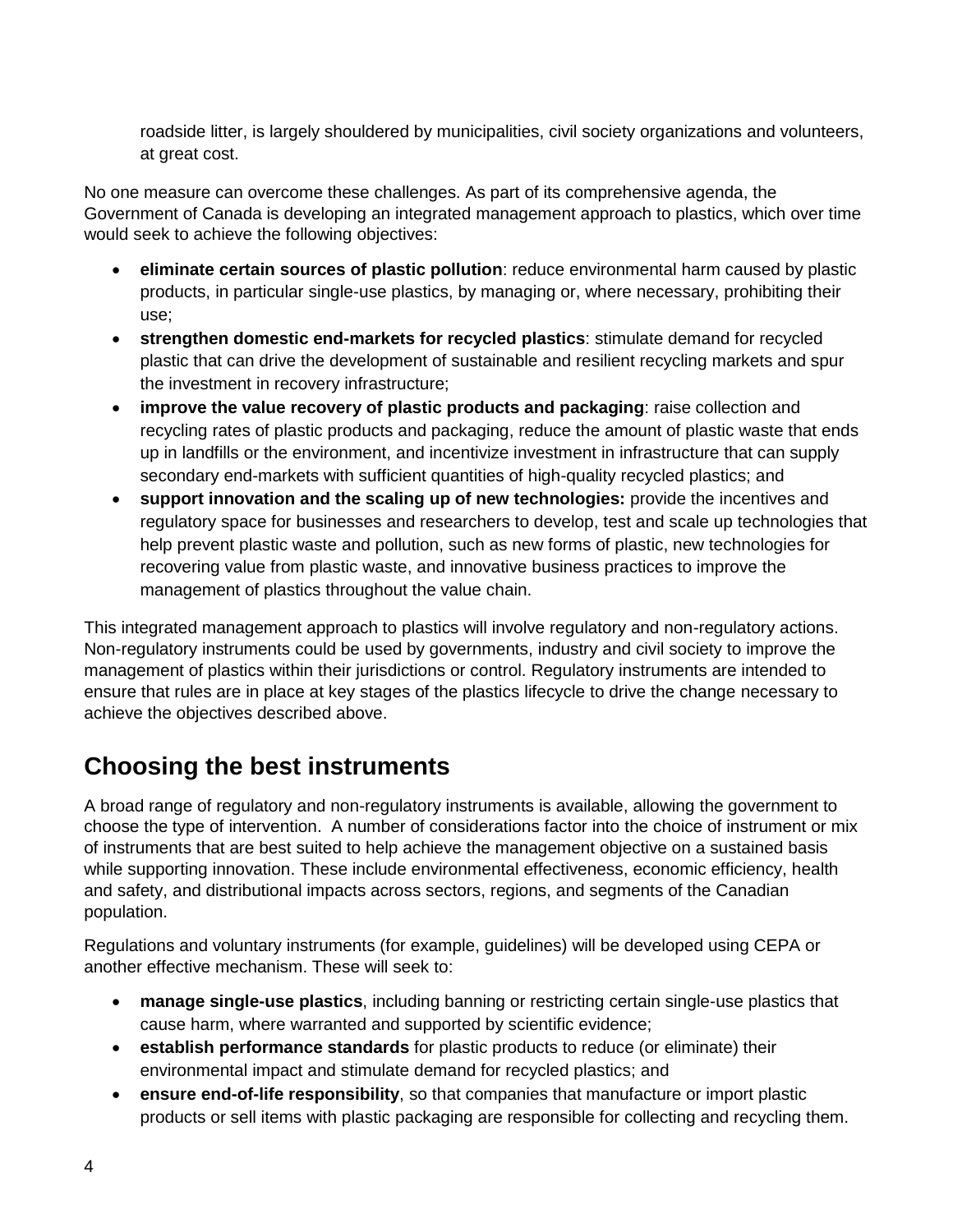These instruments and measures will be designed to complement each other as well as other policies, programs and actions implemented by federal, provincial, territorial and local governments. The success of one instrument will enhance the outcomes of all the others and contribute to achieving zero plastic waste. All instruments and measures are the subject of consultation and in-depth socioeconomic analysis. A regulatory instrument is also always accompanied by a comprehensive Regulatory Impact Analysis Statement that is posted on the *Canada Gazette*, and which includes a cost-benefit analysis, as well as estimates of the administrative burden on regulated entities and impacts to small businesses.

### <span id="page-7-0"></span>**Roles and responsibilities**

The integrated management approach to plastics proposed in this discussion paper recognizes that everyone has a role to play in achieving zero plastic waste and eliminating plastic pollution, including:

- **Government of Canada**: Environment and Climate Change Canada (ECCC), as well as other federal departments and agencies, will design regulatory instruments and other measures, work with other levels of government to avoid duplication, promote and ensure compliance, monitor outcomes, and be receptive to feedback in implementing programs, as well as monitor and work with other governments to address any trade implications.
- **provinces and territories**: the Government of Canada recognizes the leadership role provided by provinces and territories in developing, regulating and overseeing waste management systems, including recycling programs, and will support provincial and territorial governments in working to increase diversion rates for plastics, among other things.
- **local governments**: in response to provincial and territorial regulations, waste management services in Canada have traditionally been delivered or coordinated by cities, towns and regional authorities, which includes curbside or depot collection, sorting and separation operations, disposal facilities (landfills or incinerators), plus public education and promotion. Local authorities also deal with litter issues and street cleaning. In all cases, plastics waste is present and must be managed appropriately.
- **indigenous Peoples**: Indigenous peoples have an important role to play as traditional stewards of lands affected by plastic pollution, rights holders, and decision-makers for waste management issues in Indigenous communities, including on reserve land.
- **plastic producers and product manufacturers**: industry leadership and innovation is essential for better management of plastics. Producers of plastic resins and manufacturers of plastic products and packaging are best-placed to innovate and develop new solutions to address plastic waste in addition to meeting obligations established by regulatory instruments.
- **recyclers**: the Government of Canada will look to recyclers to support and enable systemic change in the plastic economy by effectively and efficiently recycling all the plastics collected and providing high-quality recyclable plastics to use as feedstock for new and innovative products.
- **Canadians**: all Canadians can do their part by reducing the amount of plastic waste they create, correctly sorting and binning recyclable plastics, and avoiding littering.

### <span id="page-7-1"></span>**Working with provinces and territories**

The integrated management approach to plastics recognizes the central role played by provinces and territories in reducing plastic waste, eliminating plastic pollution and managing waste more generally. This is why the Government of Canada worked with its provincial and territorial counterparts in the CCME to develop the Canada-wide Strategy on Zero Plastic Waste. All jurisdictions must work together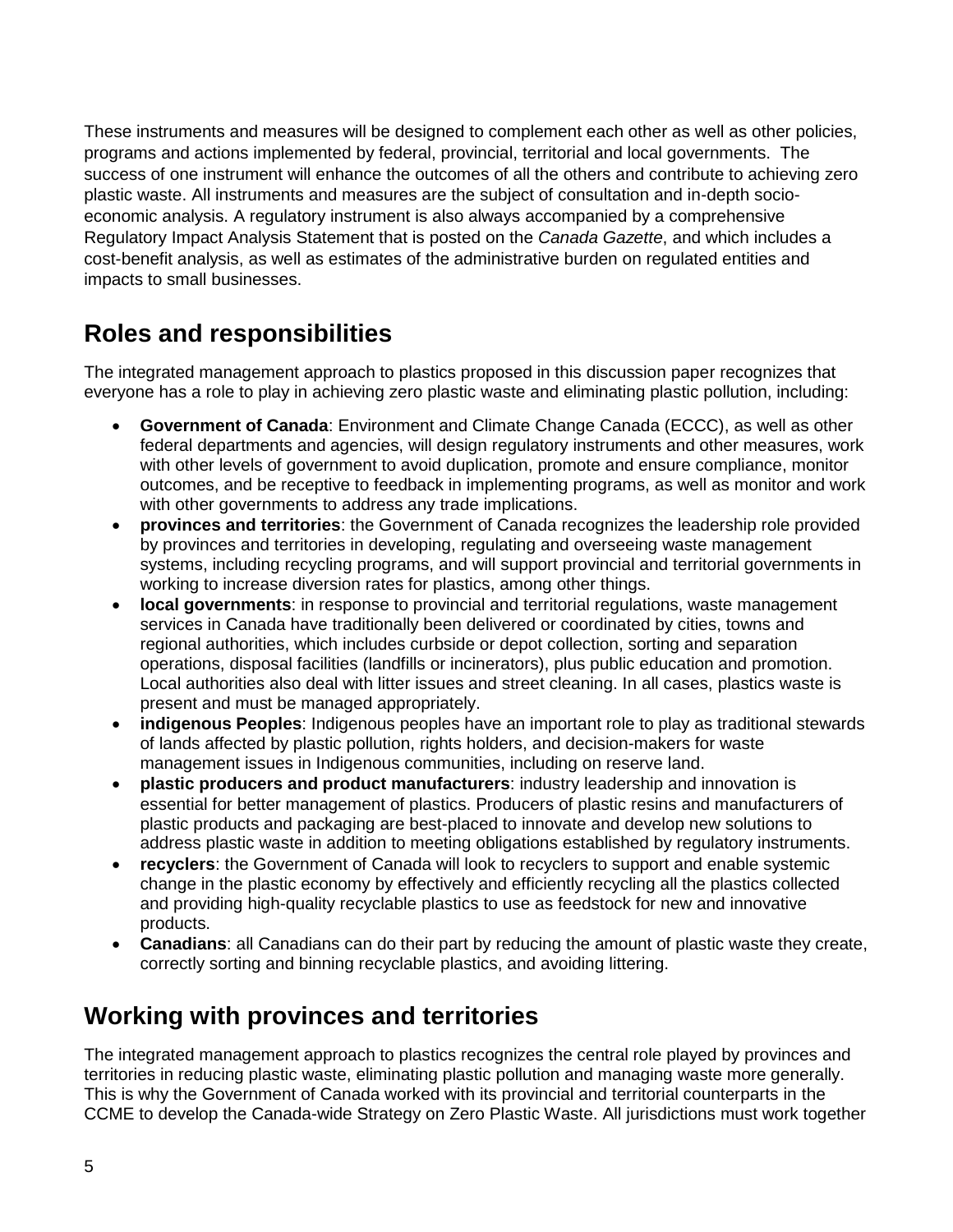to drive the change necessary to move to a more circular economy for plastics across Canada. Among other things, a circular economy for plastics will:

- help businesses use resources and capital assets more efficiently;
- create new revenue streams through improved value recovery, and markets for new technologies and materials; and
- support the transition to a low-carbon economy by moving Canada away from linear models of resource use.

The Government of Canada will align measures developed under the integrated management approach to plastics with the guidance, standards and targets being developed in support of the CCME Strategy and Action Plan on Zero Plastic Waste.

Consideration of measures and programs already in place and complementarity with the roles of provincial, territorial and municipal governments will also be an important factor in the choice and design of instruments. The Government will work with its partners and stakeholders in Northern, remote and Indigenous communities to take into account their unique circumstances. Where appropriate, the Government of Canada will also seek agreements with provincial and territorial governments to minimize or eliminate duplication or overlapping rules.

## <span id="page-8-0"></span>**Managing single-use plastics**

Canadians and businesses rely on single-use plastics and packaging for various purposes, from convenience to essential health and safety applications, and their use is increasing. Many of these plastic products are poorly managed at their end-of-life and have low recycling rates. Some single-use plastics that end up in the environment cause harm to ecosystems and wildlife, and those that are not recycled are a lost resource for the economy. The Government of Canada has committed to banning or restricting certain harmful single-use plastics, where warranted and supported by science.

### <span id="page-8-1"></span>**Scope**

Single-use plastics have been be defined in recent work as "designed to be thrown away after being used only once".<sup>10</sup> These items include, among others:

- **packaging**: primary packaging (for example, food wrappers, retail product packaging, beverage and shampoo bottles), secondary or short lived packaging (for example, shopping bags, fruit & vegetable bags, containers), and sanitary packaging for sterile items (for example, syringes);
- **convenience items**: utensils, hot and cold drink cups and lids, straws, stir sticks, disposable wipes, and quick-serve containers; and
- **essential items**: masks and latex gloves in the dental and medical field, sterile packaging.

 $\overline{a}$ 

<sup>10</sup> United Nations Environment Programme, *Single-use Plastics: a Roadmap for Sustainability: Fact-sheet for Policymakers* (2018),

[https://wedocs.unep.org/bitstream/handle/20.500.11822/25523/singleUsePlastic\\_sustainability\\_factsheet\\_EN.pdf](https://wedocs.unep.org/bitstream/handle/20.500.11822/25523/singleUsePlastic_sustainability_factsheet_EN.pdf)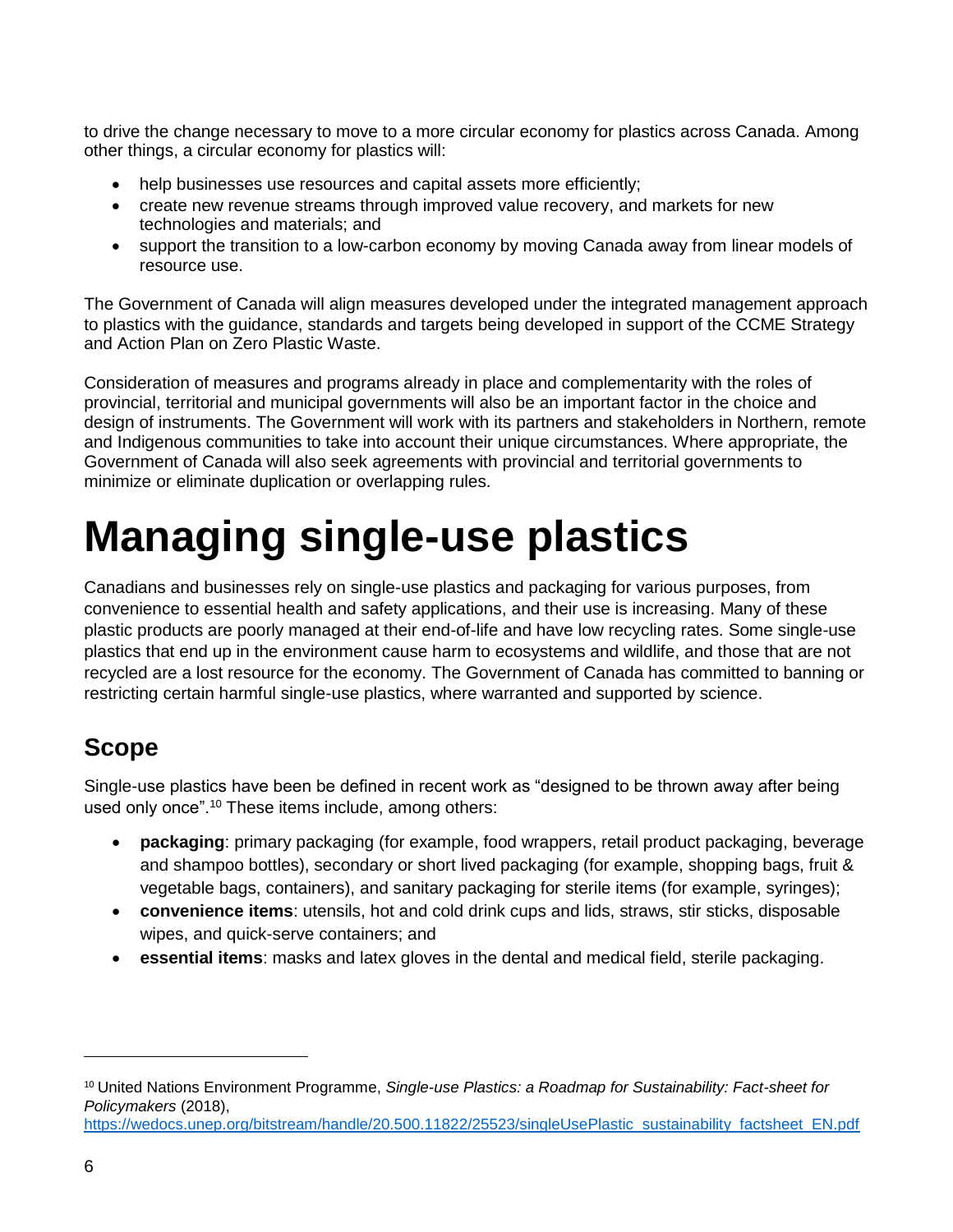In addition to single-use plastics, there is a category of **short-lived disposable products or their components**, which includes pens, toothbrushes and their parts such as cotton swabs stems, cigarette butts and bottle caps.

The growing use of these items can present different challenges, such as:

- pollution in the environment and harm to wildlife through litter or accidental releases from commercial and industrial facilities or during transport;
- hampering of recycling, composting or wastewater treatment processes, due to small format, material choice and contamination; and
- inefficient use of material resources when cost-effective and low-impact alternatives are available.

Management of single-use plastics should also reflect the vital functions some single-use plastics play in keeping Canadians safe and healthy, assisting people with accessibility needs, and preserving food. For example, personal protective equipment includes some single-use plastics, such as masks and gloves. These are necessary to keep Canadians safe from the transmission of disease, in particular COVID-19. The Government of Canada will consider whether products that play vital roles such as these should be exempted from management measures, or whether measures should be designed to avoid limiting supply and accessibility (for example, by focusing on areas such as end-of-life management or litter prevention and clean-up) or stipulate acceptable alternatives.

The Government also recognizes the potential for new and innovative technologies to improve the environmental outcomes of some single-use products. For example, the use of compostable, bio-based or biodegradable plastics may in some cases improve a product's environmental footprint or increase recovery rates of single-use items when they become waste. The Government will consider how the ban or the restriction on certain harmful single-use plastics might be designed to support the growth of new and innovative technologies that further the goals of environmental protection and the transition to a circular economy.

### <span id="page-9-0"></span>**Banning or restricting certain harmful single-use plastics as early as 2021**

ECCC has conducted an analysis of available data to determine which items meet the requirements for a proposed ban or restriction. Sources of data include:

- Canadian citizen science and civil society data on which single-use plastics are most commonly found on Canadian beaches and shorelines;<sup>11</sup>
- ECCC-commissioned reports, Single-use Plastics in Canada (Cheminfo, 2018) and Economic Study of Canada's Plastics Industry, Markets and Waste (Deloitte, 2019);
- sector-specific research on commonly used single-use plastics in Canada;
- work on single-use plastics prioritized for reduction actions by other jurisdictions within Canada; and
- work on single-use plastics prioritized for reduction by international organizations.

<sup>11</sup> <https://www.shorelinecleanup.ca/impact-visualized-data>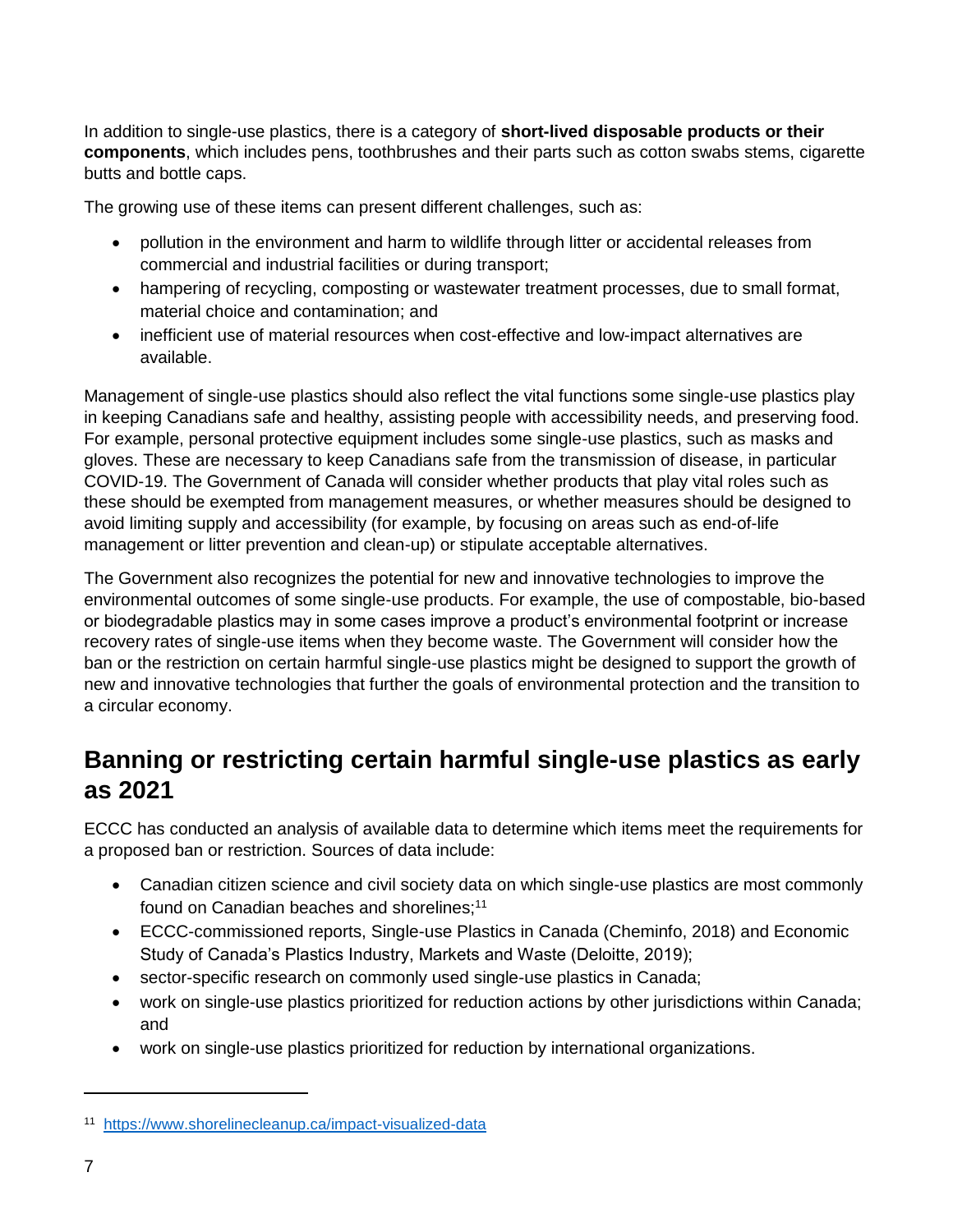In addition, while there is little data currently available on the plastic waste impacts of COVID-19, ECCC is aware of the potential increase in plastic waste and pollution caused by essential personal protective equipment.

Items were identified using the information sources above to provide a preliminary list of products that may be environmentally or value-recovery problematic, and which merited further analysis through a Management Framework for Single-use Plastics:

- Bags, including
	- o checkout bags,
	- o produce and bulk food barrier bags,
	- o garbage bags, and
	- o dry cleaning bags
- Packaging not necessary for the protection of food or goods, including:
	- o multi-packaging,
	- o produce stickers, and
	- o some films
- Cosmetic and personal care products and packaging, including
	- o cotton swab sticks
	- o flushable wipes, and
	- o disposable personal care items
- Plastic packaging used in aquaculture and coastal industries (for example., strapping bands)
- Food packaging, including:
	- o beverage bottles and caps,
	- o snack food wrappers, and
	- o some films
- Food packaging and service ware (for example., takeout containers and lids, plates, bowls and cups) made from problematic plastics, including:
	- o foamed plastics,
	- o black plastic,
	- o polyvinyl chloride (PVC),
	- o oxo-degradable plastic, or
	- o multiple (composite) materials including one or more plastics
- Coffee pods
- Plastics used in medical applications, including personal protective equipment
	- such as: o masks,
		- o gowns, and
		- o gloves
- Cigarette filters
- Contact lenses and packaging
- - Food service ware, including:
		- o hot and cold drink cups and lids
		- o straws
		- o stir sticks
		- o cutlery, and
		- o condiment portion cups and sachets

The Management Framework for Single-use Plastics establishes a three-step process to determine if management is needed, and identifies the options for meeting management objectives:

|  | Management framework approach for single-use plastics |  |
|--|-------------------------------------------------------|--|
|  |                                                       |  |

| <b>Steps</b> |                                         | <b>Details</b>                                                                                                                                                                                              |  |  |  |  |
|--------------|-----------------------------------------|-------------------------------------------------------------------------------------------------------------------------------------------------------------------------------------------------------------|--|--|--|--|
|              | Categorize:                             | Group single-use plastic items into categories and identify considerations for<br>exemptions:<br>1. environmentally problematic<br>2. value recovery problematic                                            |  |  |  |  |
| $2_{-}$      | <b>Set</b><br>management<br>objectives: | For priority categories, determine which objective in the waste management<br>hierarchy should be pursued: (1) eliminate or reduce from the Canadian market,<br>or (2) increase recycling or recovery rate. |  |  |  |  |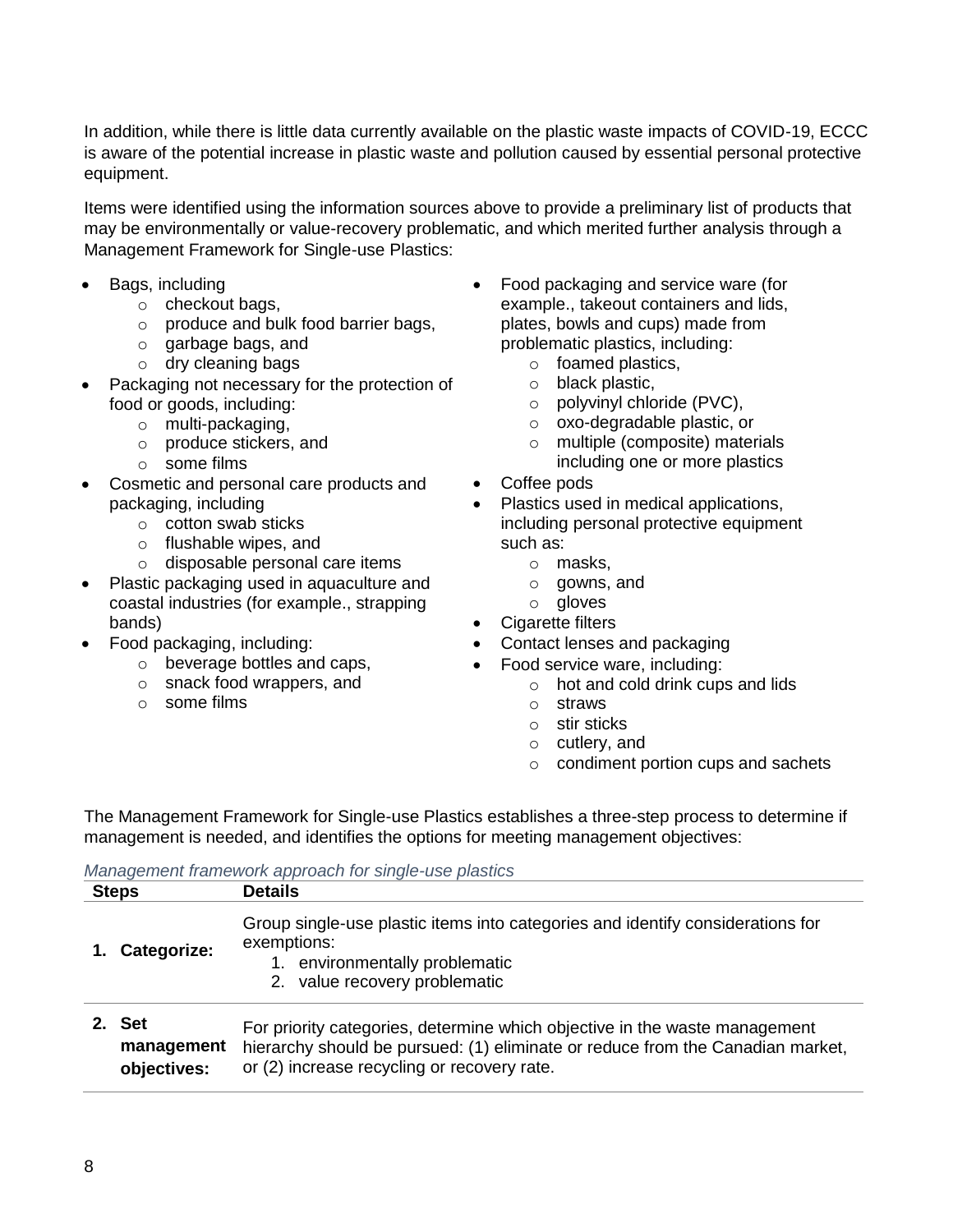| <b>Steps</b> |                             | <b>Details</b>                                                                                                                                                                                                               |  |  |  |
|--------------|-----------------------------|------------------------------------------------------------------------------------------------------------------------------------------------------------------------------------------------------------------------------|--|--|--|
|              | 3. Choose an<br>instrument: | Based on the objective chosen for each product, choose the appropriate<br>instrument to achieve the goal informed by the Instrument Choice Framework for<br>Risk Management under the Canadian Environmental Protection Act. |  |  |  |

#### <span id="page-11-0"></span>**Step 1: Characterizing single-use plastics**

The first step is to categorize single-use plastics as environmentally problematic, value-recovery problematic, or both. In addition, considerations should be identified for possible exemptions to management action. This is done using the following criteria:

*Table 1: Criteria for the characterization of single-use plastics*

| <b>Categories of</b><br>single-use plastics | <b>Criteria</b>                                                                                                                                                                                                                                                                                                                                                  |
|---------------------------------------------|------------------------------------------------------------------------------------------------------------------------------------------------------------------------------------------------------------------------------------------------------------------------------------------------------------------------------------------------------------------|
| 1) Environmentally<br>problematic           | Prevalent in natural and/or urban environments, according to<br>$\bullet$<br>citizen science, civil society and/or municipal litter audit data<br>Known or suspected to cause environmental harm (for example.,<br>$\bullet$<br>ingestion by wildlife or entanglement risk to wildlife, etc.)                                                                    |
| 2) Value recovery<br>problematic            | Hampers recycling systems or wastewater treatment (nutrient or<br>$\bullet$<br>additive contamination, material or size/shape incompatible with<br>recycling technology, etc.)<br>Low to very low recycling rate (lower than average recycling rate<br>$\bullet$<br>for packaging, from 0-22%)<br>Barriers to increasing their recycling rate exist<br>$\bullet$ |
| <b>Considerations for</b><br>exemptions     | Perform an essential function (for example., accessibility, health<br>$\bullet$<br>and safety, security)<br>No viable alternative exists that can serve the same function<br>$\bullet$<br>Specification of acceptable & available alternative material<br>$\bullet$                                                                                              |

A single-use plastic can be considered environmentally problematic and/or value-recovery problematic if it meets the criteria in the above table. Table 2 illustrates how ECCC categorized select single-use plastics, drawing from the best available information listed above:

*Table 2: Analysis of information of selected single-use plastic products*

|                             | <b>Environmentally problematic</b> |                                                                   | Value recovery problematic                                       |                                                                |                                                       | <b>Exemption</b><br>considerations       |                           |
|-----------------------------|------------------------------------|-------------------------------------------------------------------|------------------------------------------------------------------|----------------------------------------------------------------|-------------------------------------------------------|------------------------------------------|---------------------------|
|                             | <b>Prevalent in</b><br>environment | <b>Known or</b><br>suspected to<br>cause<br>environmental<br>harm | <b>Hampers</b><br>recycling<br>and/or<br>wastewater<br>treatment | Non-<br>recyclable,<br>low or<br>very low<br>recycling<br>rate | <b>Barriers to</b><br>increasing<br>recycling<br>rate | <b>Performs</b><br>essential<br>function | No viable<br>alternatives |
|                             |                                    |                                                                   |                                                                  |                                                                |                                                       |                                          |                           |
| Plastic<br>checkout<br>bags | $\checkmark$                       | $\checkmark$                                                      | ✓                                                                | $\checkmark$                                                   | $\checkmark$                                          |                                          |                           |
| Stir sticks                 |                                    | ✓                                                                 |                                                                  |                                                                |                                                       |                                          |                           |
| Six-pack<br>rings           |                                    | ✓                                                                 | $\checkmark$                                                     | $\sqrt{}$                                                      | $\checkmark$                                          |                                          |                           |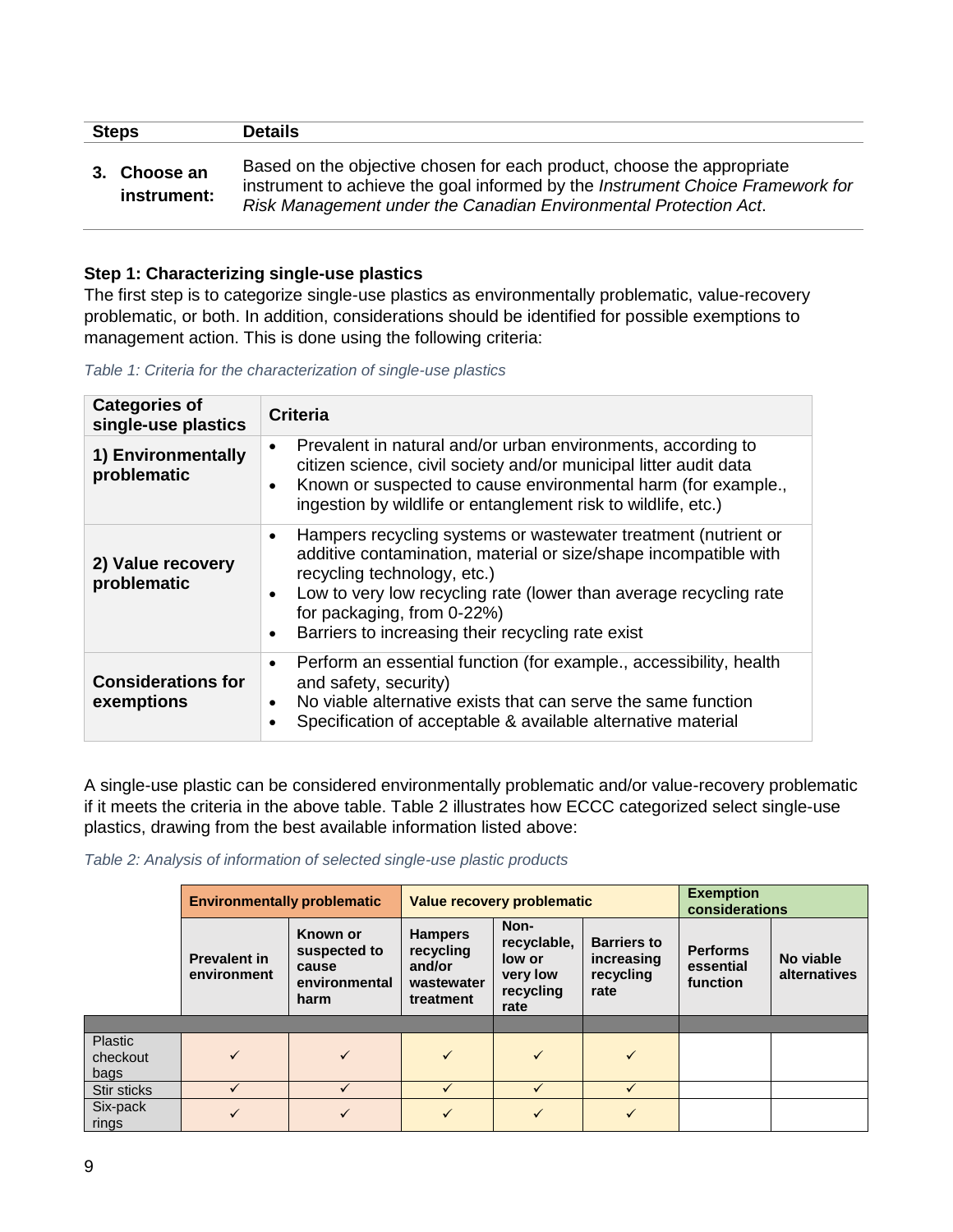|                                                                                  | <b>Environmentally problematic</b> |                                                            | Value recovery problematic                                       |                                                                |                                                       | <b>Exemption</b><br>considerations       |                           |
|----------------------------------------------------------------------------------|------------------------------------|------------------------------------------------------------|------------------------------------------------------------------|----------------------------------------------------------------|-------------------------------------------------------|------------------------------------------|---------------------------|
|                                                                                  | <b>Prevalent in</b><br>environment | Known or<br>suspected to<br>cause<br>environmental<br>harm | <b>Hampers</b><br>recycling<br>and/or<br>wastewater<br>treatment | Non-<br>recyclable,<br>low or<br>very low<br>recycling<br>rate | <b>Barriers to</b><br>increasing<br>recycling<br>rate | <b>Performs</b><br>essential<br>function | No viable<br>alternatives |
| Cutlery                                                                          | $\checkmark$                       | $\checkmark$                                               | $\checkmark$                                                     | $\checkmark$                                                   | $\checkmark$                                          | In some<br>cases, for<br>security        |                           |
| <b>Straws</b>                                                                    | $\checkmark$                       | $\checkmark$                                               | $\checkmark$                                                     | $\checkmark$                                                   | $\checkmark$                                          | In some<br>cases, for<br>accessibility   |                           |
| Food<br>packaging<br>and service<br>ware made<br>from<br>problematic<br>plastics | ✓                                  | ✓                                                          | $\checkmark$                                                     | $\checkmark$                                                   | $\checkmark$                                          |                                          |                           |
|                                                                                  |                                    |                                                            |                                                                  |                                                                |                                                       |                                          |                           |
| Other bags<br>(for<br>example.,<br>garbage)                                      |                                    |                                                            | $\checkmark$                                                     | $\checkmark$                                                   | $\checkmark$                                          |                                          |                           |
| Snack food<br>wrappers                                                           | Some kinds                         |                                                            | Some kinds<br>(for<br>example.,<br>bioplastics)                  | $\checkmark$                                                   | $\checkmark$                                          | $\checkmark$                             |                           |
| Multi-<br>packaging                                                              |                                    |                                                            | $\checkmark$                                                     | $\checkmark$                                                   | $\checkmark$                                          |                                          |                           |
| Disposable<br>personal<br>care items                                             |                                    |                                                            | $\checkmark$                                                     | $\checkmark$                                                   | $\checkmark$                                          |                                          |                           |
| Beverage<br>bottles and<br>caps                                                  | $\checkmark$                       | $\checkmark$                                               |                                                                  |                                                                |                                                       |                                          |                           |
| Contact<br>lenses and<br>packaging                                               | $\checkmark$                       |                                                            |                                                                  | $\checkmark$                                                   | $\checkmark$                                          | $\checkmark$                             | $\checkmark$              |
| Hot and cold<br>drink cups<br>and lids                                           | $\checkmark$                       |                                                            | $\checkmark$                                                     | $\checkmark$                                                   | $\checkmark$                                          |                                          |                           |
| Cigarette<br>filters                                                             | $\checkmark$                       | $\checkmark$                                               |                                                                  | $\checkmark$                                                   | $\checkmark$                                          |                                          | $\checkmark$              |

#### <span id="page-12-0"></span>**Step 2: Setting management objectives**

The proposed environmental objectives of the Management Framework for Single-use Plastics are to:

- 1) eliminate or significantly reduce single-use plastics entering Canada's environment;
- 2) reduce the environmental impact of plastic products overall; and
- 3) conserve material resources by increasing the value recovery of plastics.

#### <span id="page-12-1"></span>**Step 3: Instrument choice**

When there are multiple possible actions to achieve the management objectives, the *Instrument Choice Framework for Risk Management under the Canadian Environmental Protection Act* will inform the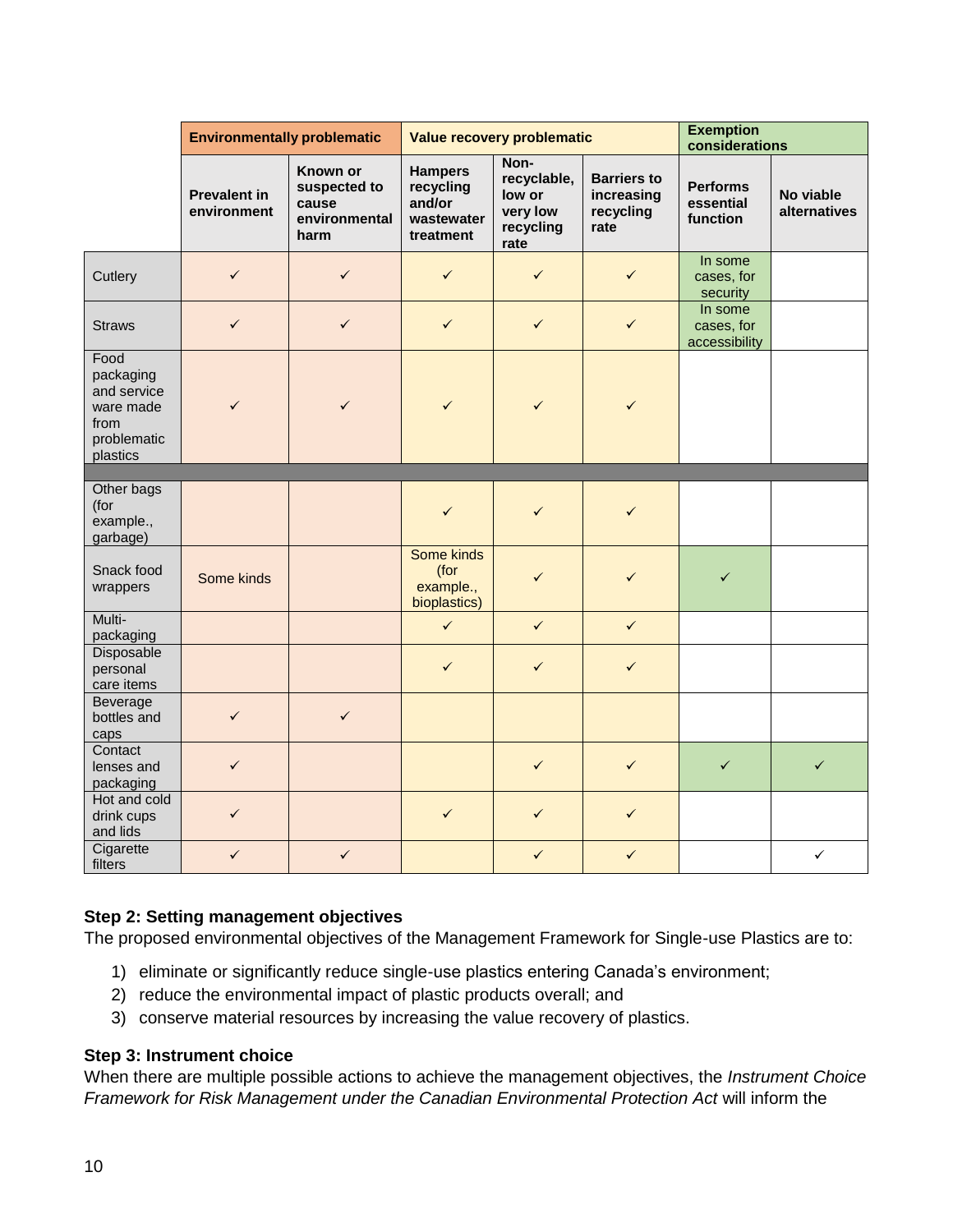selection of appropriate instruments. The Instrument Choice Framework uses several criteria to guide these decisions:

- 1. environmental effectiveness and the achievement of the management objective;
- 2. economic efficiency including minimizing costs and maximizing benefits;
- 3. distributional impacts on groups and segments of society;
- 4. acceptability and compatibility, including stakeholder acceptability and compatibility with other programs in Canadian jurisdictions; and
- 5. international obligations, with a focus on international protocols and agreements as well as trade obligations.

The Government of Canada has committed to ban or restrict certain harmful single-use plastic items, where warranted and supported by science. This means that:

- for products to be considered "harmful" and for a ban or a restriction to be considered "warranted", the criteria for both environmentally problematic and value recovery must be met;
- assessing a single-use plastic item using these criteria requires scientific evidence of both environmental prevalence and value recovery challenges; and
- in cases where a product meets all criteria but performs an essential function, exemptions to a ban or a restriction may be recommended in some cases.

Table 3 illustrates how the Management Framework for Single-use Plastics can be applied to choose instruments appropriate to meeting management objectives.

|                                       |                                                                                                                  | <b>Management Objective:</b><br>Eliminate or reduce from the<br>Canadian market, or restrict use | <b>Management Objective:</b><br>Increase recycling / recovery rate of<br>single-use plastics and packaging |                                                                                                          |  |
|---------------------------------------|------------------------------------------------------------------------------------------------------------------|--------------------------------------------------------------------------------------------------|------------------------------------------------------------------------------------------------------------|----------------------------------------------------------------------------------------------------------|--|
|                                       | <b>CEPA</b><br><i>instruments:</i><br><b>Ban, restrictions</b><br>in use                                         | Instruments:<br>Incentives to<br>encourage reusable<br>products or<br>systems                    | Instruments:<br>Material<br>specifications (for<br>example., recyclable)                                   | Instruments:<br>Extended producer<br>responsibility or<br>other collection,<br>recycling<br>requirements |  |
| <b>Environmentally</b><br>problematic | • Plastic<br><b>Checkout Bags</b><br>• Stir sticks                                                               | • Food service<br>ware                                                                           | • Hot and cold drink<br>cups and lids                                                                      | • Beverage bottles<br>and caps<br>• Cigarette filters                                                    |  |
| Value recovery<br>problematic         | • Six-pack rings<br>• Food service<br>ware made from<br>problematic<br>plastics<br>$\bullet$ Straws<br>• Cutlery | • Personal care<br>product bottles<br>• Hot and cold<br>drink cups and<br>lids                   | • Food wrappers<br>• Other bags (for<br>example., garbage)<br>• Multi-packaging                            | • Disposable<br>personal care<br>items                                                                   |  |

*Table 3: Proposed instruments and the scope of their potential application*

The analysis above generated **six plastic items that meet the requirements of a ban or a**  restriction, supported by sufficient scientific evidence, data gathered from the Great Canadian Shoreline Cleanup and socio-economic considerations: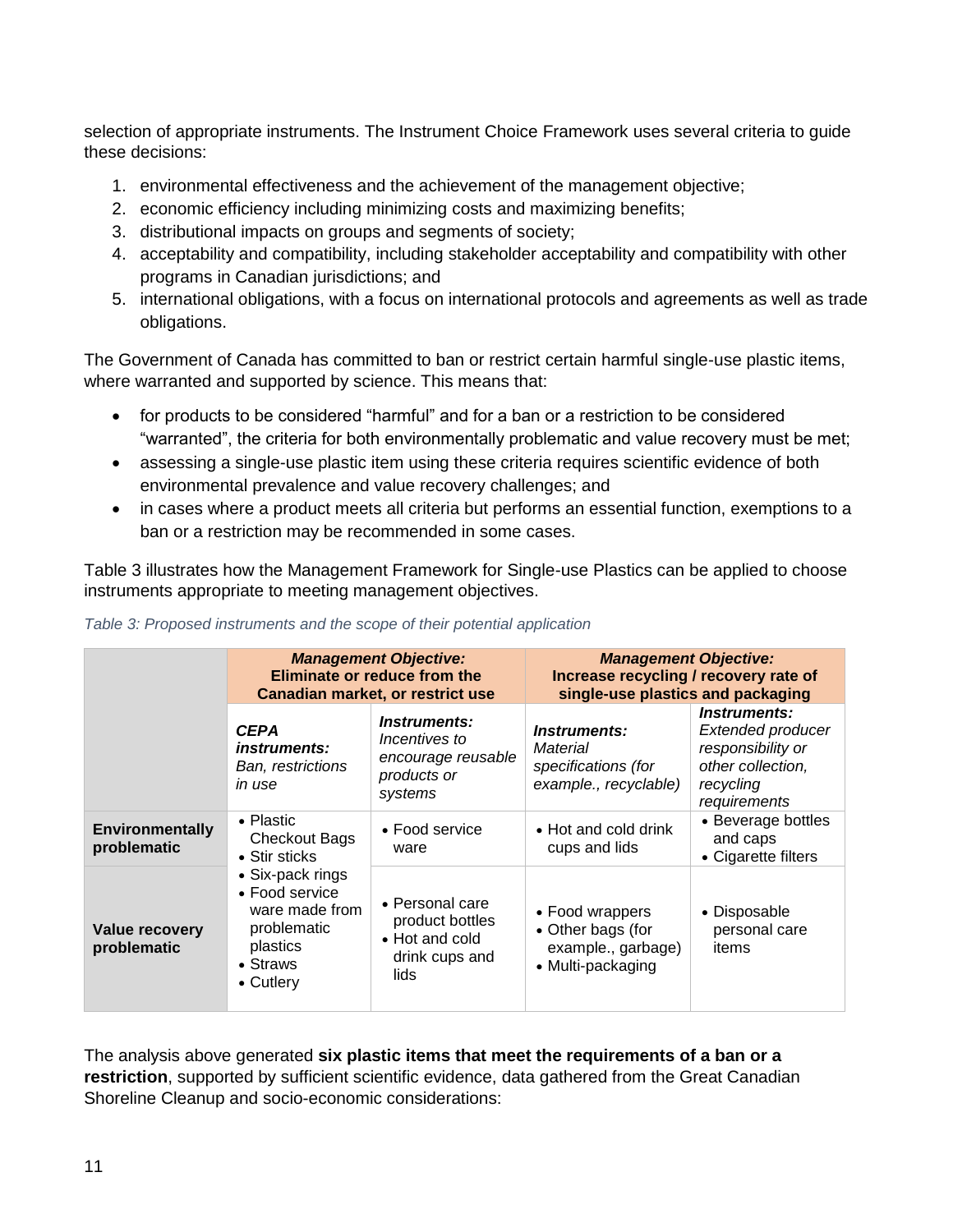#### *Table 4: Single-use plastic items that meet the requirements for a ban*

#### **Certain single-use plastic items being considered for a ban or a restriction:**

- plastic checkout bags
- stir sticks
- six-pack rings
- cutlery
- straws
- food service ware made from problematic plastics

For other single-use plastics, currently available data on the use, management and prevalence in the environment do not support a recommendation for a ban or a restriction at this time. The results of additional information gathering and consultations, as well as further analysis using the proposed Management Framework for Single-use Plastics, will indicate whether management action is needed and which measure should be considered.

The Government of Canada will continue to work with provinces, territories, industry and other stakeholders to implement this framework over time. How measures are chosen, designed and implemented will take into account factors such as best-placed jurisdiction, the potential for voluntary agreements and other industry-led actions, and the *Instrument Choice Framework for Risk Management under the Canadian Environmental Protection Act*. They will also be the subject of consultation and in-depth socio-economic analysis. A regulatory instrument is also always accompanied by a comprehensive Regulatory Impact Analysis Statement that is posted on the Canada Gazette. As a first step in this process, ECCC welcomes comments on the categorization and the proposed management approach described here.

## <span id="page-14-0"></span>**Establishing performance standards**

The proliferation of different types of plastics, formats, labelling, collection schemes and processing technologies together impede the transformation of waste plastics into materials that are costcompetitive with primary materials. This, in turn, hampers the establishment of viable markets for secondary and alternative materials. The introduction of new products across value-chains outpaces the deployment of regulations or programs to ensure collection and new technologies to process the growing variety of plastic products on the market. Recyclers need certainty that there will be buyers for the plastic they recycle to secure investments. To begin addressing some of these issues, the Government of Canada is considering how product performance standards for plastic products and packaging can contribute to generating a sufficient, stable and predictable supply of materials in order to support viable secondary plastics markets and investments in the recovery infrastructure in Canada.

### <span id="page-14-1"></span>**Recycled content requirements**

Recycled content requirements establish a market demand for recycled plastics which lessens the pressures for recyclers to compete with the cost of virgin resin. Robust domestic demand for recycled plastics would also drive investments in recycling operations, innovations in material separation and technologies, and opportunities to scale up emerging technologies. Recycled content requirements can also spur companies to reconsider the design of their products. The use of recycled plastics delivers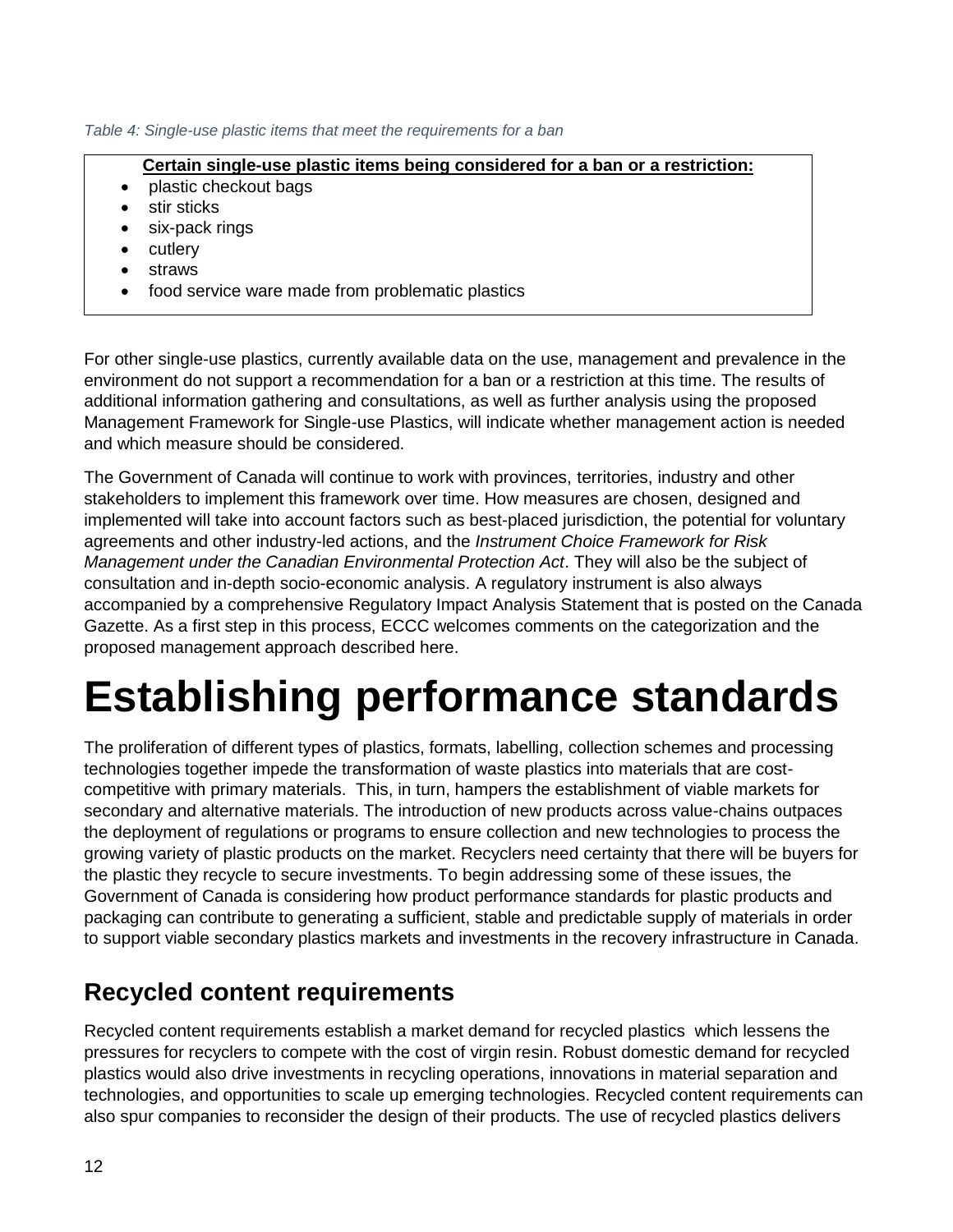environmental benefits, such as extending the life of some resins and reducing greenhouse gas emissions, and contributes to the transition to a circular economy.

Recognizing the importance of recycled content requirements to drive demand for these markets, the Government of Canada has adopted a target of at least 50% recycled content in plastic products by 2030. As part of Phase 1 of the Canada-wide Action Plan on Zero Plastic Waste, the CCME supported this objective and further committed to establishing targets and timelines for increasing recycled content.<sup>12</sup>

Many leading companies are including recycled content in their plastic products and have made voluntary commitments to recycled content performance targets. To further support the development of secondary markets for recycled plastics, the Government of Canada is proposing regulations using CEPA to require recycled content in plastic products and packaging. Regulations and accompanying guidance will establish:

- **a minimum percentage of recycled content** as an outcome-based requirement that producers would need to meet to comply with the regulations;
- **rules for measuring and reporting** to evaluate a product's conformity with claims of recycled content; and
- **technical guidelines and related tools** to help companies meet their requirements, such as standards, specifications and terminologies.

The approach for requiring recycled content is under development. Options considered could be based on:

- **resin**: establish recycled content targets and requirements by resin type;
- **product or sector grouping**: establish recycled content targets and requirements by product category (for example., rigid containers, film packaging) or sector (for example., packaging, electronics); or
- **economy-wide**: establish an economy-wide recycled content target/requirements for plastic products without differentiating between sectors, products or resin types.

In addition, the approach as well as the selection of interim targets and timelines for recycled content requirements will recognize the current technical and regulatory barriers that must be considered when incorporating recycled plastics into new products and packaging. For example, food chemical safety is a consideration when using recycled plastics in food packaging. The use of recycled plastics, as with any other plastic material, in food packaging applications must comply with the safety provisions of the *Food and Drugs Act* and associated regulations. Any other existing requirements in laws and regulations related to product performance (for example., energy efficiency or consumer safety) would also still apply. Factors affecting the ability of recycled plastics to meet performance requirements include the quality of the feedstock, technologies and processing methods, and appropriate performance standards and test methods.

The approach for measuring and reporting on recycled content in products is also under development. Voluntary standards are currently used by industry and some new ones are being developed. Key issues to consider for measurement and reporting include, among others:

<sup>12</sup> *Supra* note 3.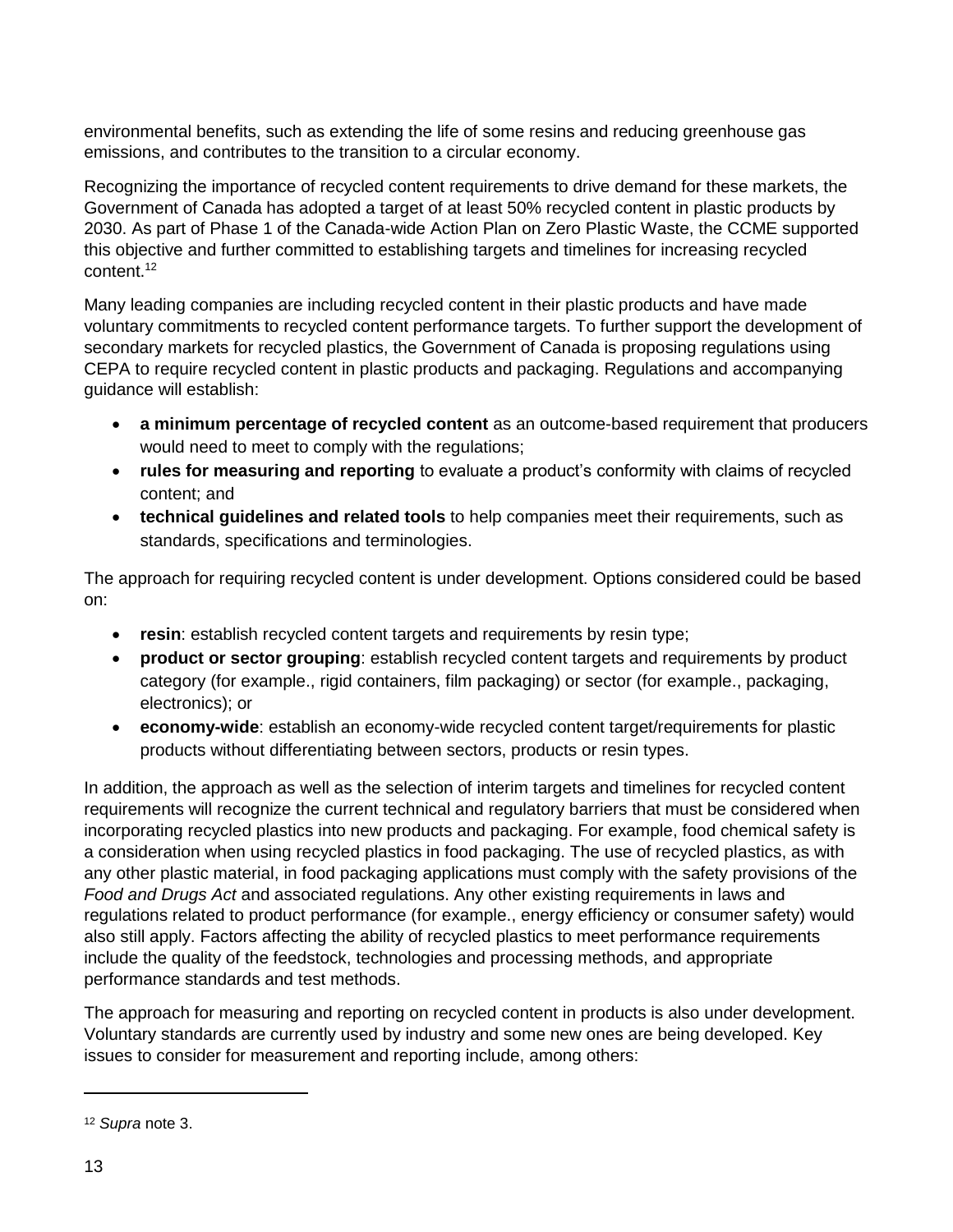- **definitions of recycled content**, and the potential applicability of different types (for example., post-consumer resin, pre-consumer resin) in meeting performance standards;
- **method of tracking chain-of-custody**, for example., certifications generated by recyclers based on the mass-balance of material flowing through recycling facilities; and
- **flexibility** in meeting performance standards, for example., applying recycled content requirements on an individual product basis or on an average across a company's product line.

Regulatory approaches to ensuring recycled content performance standards are met, such as reporting protocols and open data rules to create accountability and ensure compliance through transparent information, will be considered.

## <span id="page-16-0"></span>**Ensuring end-of-life responsibility**

As part of the integrated management approach to plastics, the Government of Canada is working to extend the life and improve the value recovery of plastic products and packaging. This means

- raising collection, repair and recycling rates;
- minimizing the amount of plastic sent to landfill;
- bringing more product categories under management frameworks across the country; and
- establishing the conditions for innovation and greater capacity throughout Canada to create a circular economy for plastics and stimulate investments in critical collection and recovery infrastructure.

## <span id="page-16-1"></span>**Improving and expanding extended producer responsibility in Canada**

The Government of Canada has committed to working with provinces and territories to develop consistent, national targets, standards and regulations that will make companies that manufacture plastic products or sell items with plastic packaging responsible for collecting and recycling them. This is known as extended producer responsibility. Federal, provincial and territorial governments agree that extended producer responsibility is one of the most effective and efficient ways of increasing collection and recycling rates and is a cornerstone to achieving our Canada-wide objective of zero plastic waste.

Provinces and territories are taking the lead by developing and implementing extended producer responsibility systems within their jurisdictions. To maximize the recovery of plastic products and packaging, the Government of Canada will work with provinces, territories and industry to advance extended producer responsibility across Canada that is:

- **consistent**: rules need to be consistent across jurisdictions to create a level playing field, reduce administrative burden and allow companies to take advantage of the efficiencies and economies of scale possible in larger markets that transcend provincial and territorial borders;
- **comprehensive**: to help achieve zero plastic waste, extended producer responsibility should extend to all major sectors of the Canadian plastics economy that generate large amounts of plastic waste; and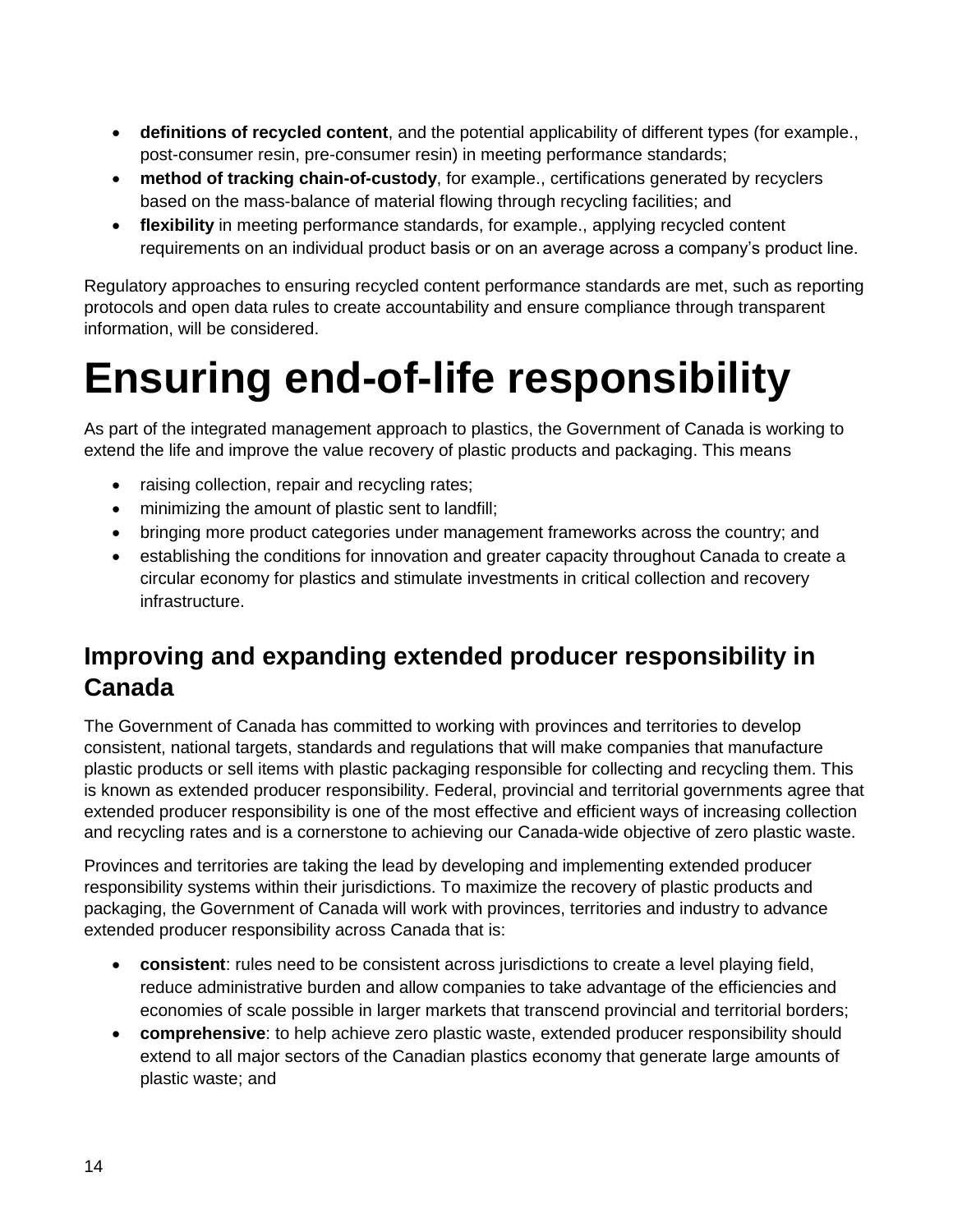**transparent**: companies are made responsible for meeting outcomes such as collection targets, but are given the freedom to decide how best to meet those targets, making accountability dependent on the transparent reporting of key data.

As part of Phase 1 of the CCME's Action Plan on Zero Plastic Waste,<sup>13</sup> the Government of Canada is working with provincial and territorial governments to develop national guidance that will facilitate consistent, comprehensive and transparent extended producer responsibility policies for plastics. This guidance will include:

- common material categories and product definitions;
- performance standards to guide reuse and recycling programs;
- options to encourage innovation and reduce costs; and
- standard monitoring and verification approaches.

The Government of Canada will support provincial and territorial governments as they work to harmonize their extended producer responsibility systems. This will include exploring with provinces and territories how gaps and inconsistencies can be addressed, including through national actions.

## <span id="page-17-0"></span>**Next steps and sending comments**

The Government recognizes the importance of balancing environmental protection and clean growth with the economic importance of plastic and its role in protecting human health, in particular during this COVID-19 public health emergency.

Taking into account lessons from the current pandemic and mindful of continued constraints brought about by the pandemic, Canadians and Canadian businesses will be given the opportunity to participate meaningfully in informing any measures taken.

Next steps for ECCC will include engagement with provincial and territorial governments, Indigenous Peoples and stakeholders on the design of the regulatory instruments and the approaches outlined in this discussion paper.

Parties wishing to comment on any aspect of this paper, including the categorization of single-use plastics and proposed management approaches, are invited to provide written comments to the Director of the Plastics and Marine Litter Division of ECCC by December 9, 2020 at [ec.plastiques](mailto:ec.plastiques-plastics.ec@canada.ca)[plastics.ec@canada.ca.](mailto:ec.plastiques-plastics.ec@canada.ca)

<sup>13</sup> *Supra* note 3.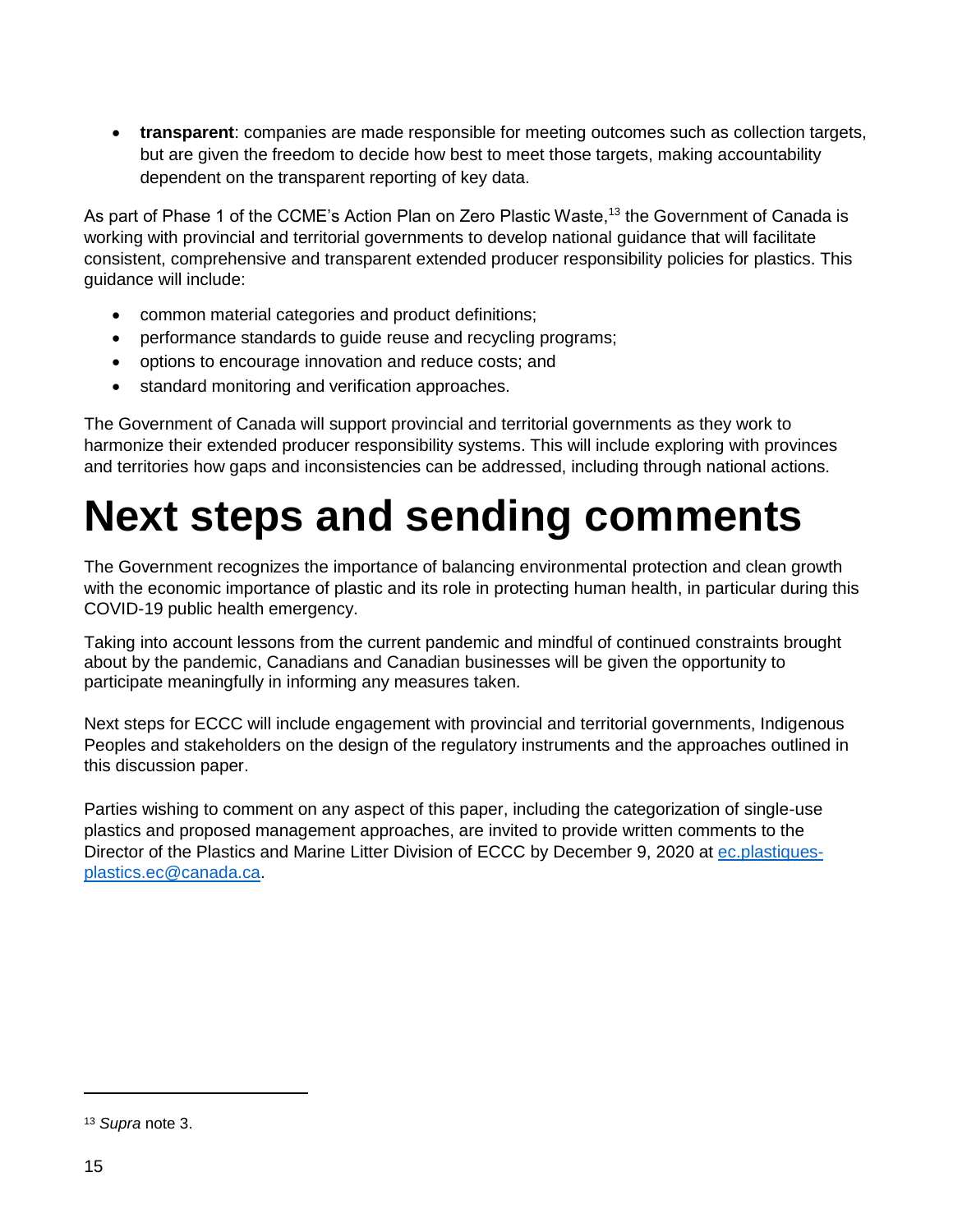## <span id="page-18-0"></span>**Questions for discussion**

The Government is seeking input to inform the design and implementation of the proposals described in this discussion paper. Businesses, civil society groups, jurisdictions, Indigenous Peoples, and all Canadians are invited to provide their perspectives, expertise and opinions. To help focus input, the Government invites commenters to consider the following questions. Other comments and suggestions related to anything described in this discussion paper are also welcome.

## <span id="page-18-1"></span>**Managing single-use plastics**

- 1. Are there any other sources of data or other evidence that could help inform the development of the regulations to ban or restrict certain harmful single-use plastics?
- 2. Would banning or restricting any of the six single-use plastics identified impact the health or safety of any communities or segments of Canadian society?
- 3. How can the Government best reflect the needs of people with disabilities in its actions to ban or restrict certain harmful single-use plastics?
- 4. Should innovative or non-conventional plastics, such as compostable, bio-based or biodegradable plastics be exempted from a ban or a restriction on certain harmful single-use plastics? If so, what should be considered in developing an exemption that maintains the objectives of environmental protection and fostering a circular economy for plastics?

## <span id="page-18-2"></span>**Establishing performance standards**

- 5. What minimum percentage of recycled content in plastic products would make a meaningful impact on secondary (recycled resin) markets?
- 6. For which resins, products, and/or sectors would minimum recycled content requirements make the greatest positive impact on secondary (recycled resin) markets? Why?
- 7. Which resins, products or sectors are best-placed to increase the use of recycled plastic and why?
- 8. Which plastic products are not suitable for using recycled content due to health, safety, regulatory, technical or other concerns?
- 9. What should be considered in developing timelines for minimum recycled content requirements in different products?
- 10. What would be the advantages and disadvantages to setting minimum percentage requirements that are distinct for each product grouping, sector, and/or resin?
- 11. How could compliance with minimum recycled content requirements be verified? How can the Government and industry take advantage of innovative technologies or business practices to improve accuracy of verification while minimizing the administrative burden on companies?
- 12. Besides minimum recycled content requirements, what additional actions by the government could incentivize the use of recycled content in plastic products?

## <span id="page-18-3"></span>**Ensuring end-of-life responsibility**